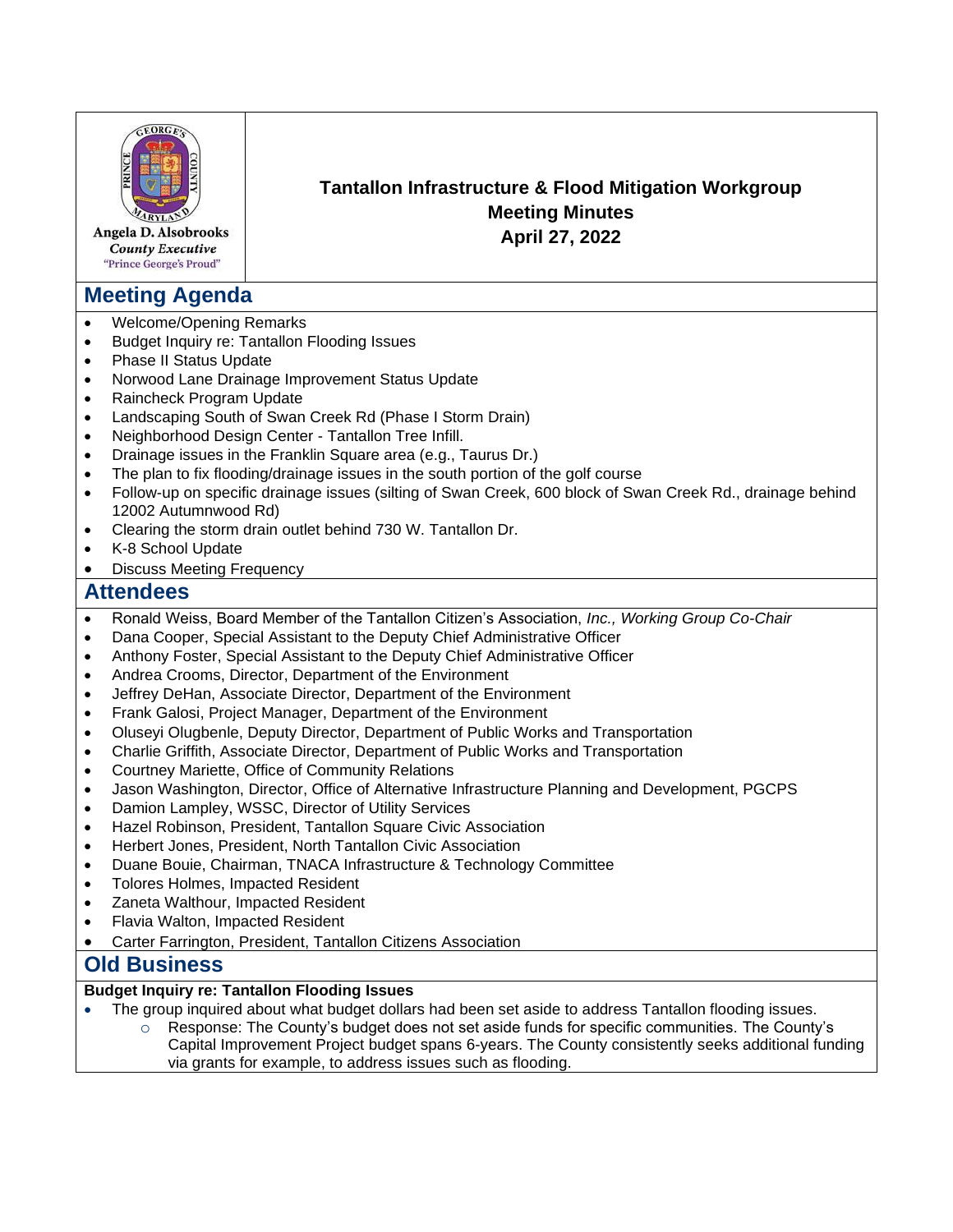# **New Business**

#### **Phase II Status Update**

- The consultant is under contract and actively working. The County is looking to expand in more key areas.
- Question: Several survey crews seen on Swan Creek Rd. Is that the design team?
	- $\circ$  Response: DPW&T is completing the "as-built" survey and is working to reset property corners with pins.

#### **Norwood Lane Drainage Improvement Status Update**

• Currently the County is resolving specific right-of-way and easement issues and is limited on the ability to discuss further.

## **Raincheck Program Update**

- The initial goal was to offer residents the opportunity to do small water quality projects and then provide a rebate of up to \$4,000. Now the County has expanded the project to include conservation landscaping along with those rain gardens, which are the most helpful in terms of small flooding solutions.
- The County is rolling out a new program and will have more information by the next meeting.
- Specific information is included in the meeting presentation.

### **Landscaping South of Swan Creek Rd (Phase I Storm Drain)**

- Changes were made to trees and plants that were used during Phase I. The County is hoping to plant next week or the week after. Homeowners have made varying requests and other factors have caused delays, but DPW&T is working diligently to begin planting.
- The County has a one-year warranty on planted trees. If any of the trees were to die, the County would replace them during prime time (winter season). The County does not currently anticipate any issues.
- New and replacement trees are being replanted on the golf course.

#### **Neighborhood Design Center - Tantallon Tree Infill.**

• The County has a *Right Tree, Right Place Program* and Tantallon has been added to the list. The program covers the entire County and there will be community meetings that residents can opt to participate in.

## **Drainage issues in the Franklin Square area (e.g. Taurus Dr.)**

• The sidewalks on Taurus Drive are currently being replaced. During the replacement, they noticed significant flooding issues. The sidewalks were originally being replaced to provide disability accommodations; however, the project addresses flooding issues as well. The contractor requested additional funding to put in drainage mechanisms.

#### **The plan to fix flooding/drainage issues in the south portion of the golf course:**

- This subject is pertaining to areas that are not covered by grants or budget funding.
- Is there a plan to fix this area?
	- $\circ$  Response: The County is pursuing a project proposal for stormwater management and flood mitigation in the south golf course area. It is currently in the preliminary phases. It would be a threephase approach. The concept includes expansions of water features to stormwater management facilities. This increases storage capabilities to alleviate runoff. The County is currently still negotiating with the vendor prior to design.

#### **Follow-up on specific drainage issues (silting of Swan Creek, 600 block of Swan Creek Rd., drainage behind 12002 Autumnwood Rd)**

- Residents need feedback to ensure that their issues are not going unaddressed. We owe them a confirmation of receipt.
	- o Response: OSDM and OEPM (Charlie Griffith's office) will reach out to let residents know the plan and time frame. Some of the issues may take up to 3 years and some may be beyond a maintenance issue, which means it will need to be moved to the CIP for consideration.

#### **K-8 School Update**

- The last two weeks of work for the sewer connection from Emerald Drive is underway for completion.
- Underground stormwater on the site has begun under the parking lot area.
- The board votes tomorrow on the name of the school officially.
- Jason Washington met with the alliance regarding claims of damage to homes. As of last week, everyone who reached out have been contacted by Gilbane. Part of the delay was that Gilbane wanted their claims handled by one point of contact. Send any additional claims to Jason.
- Construction is continuing to move forward.